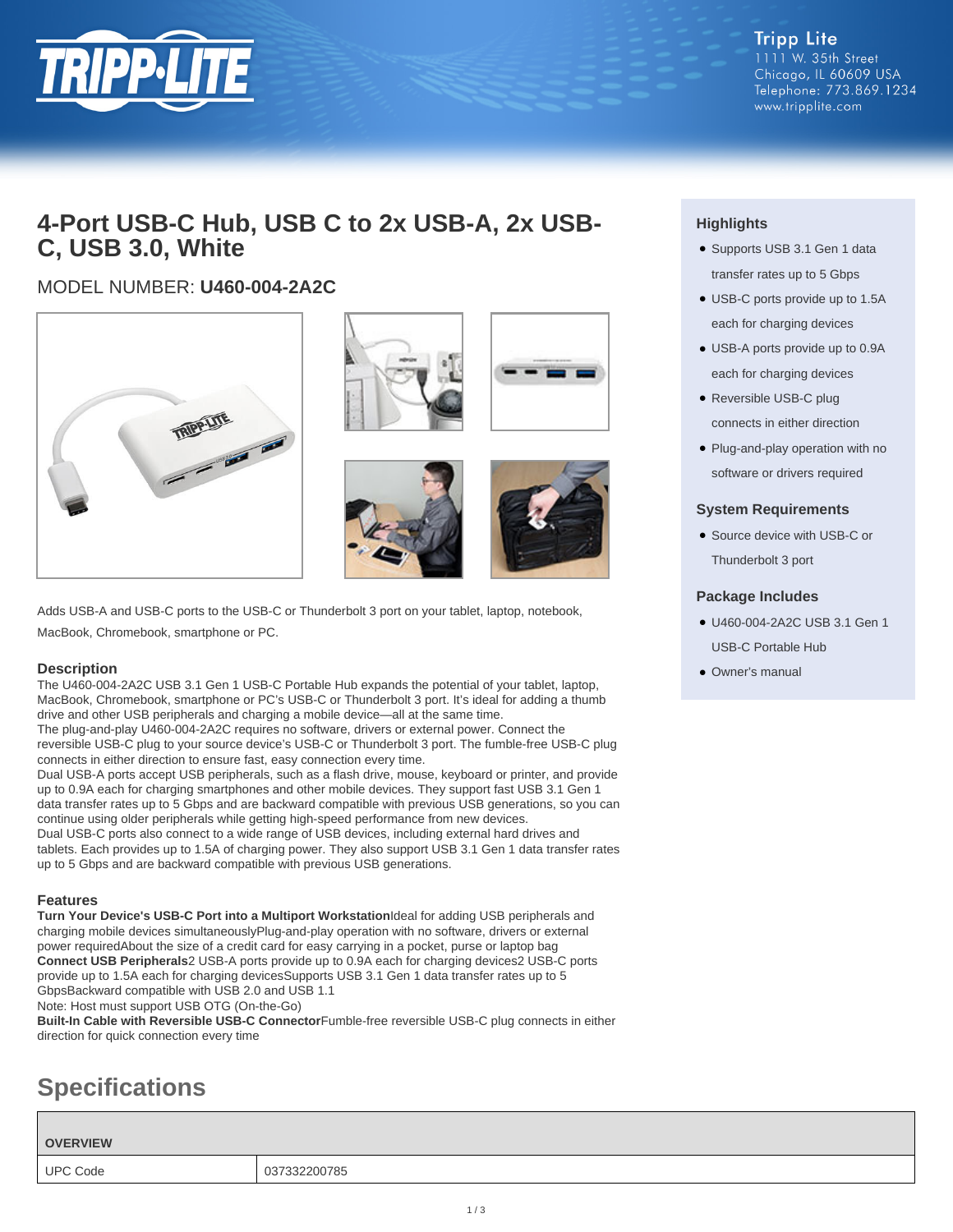

| Product Type                    | Hub                                                                    |  |
|---------------------------------|------------------------------------------------------------------------|--|
| Technology                      | USB; USB 3.0 (SuperSpeed); USB 3.1 (Gen 1)                             |  |
| <b>Host Connector</b>           | USB C (MALE)                                                           |  |
| <b>VIDEO</b>                    |                                                                        |  |
| Number of Monitors Supported    | $\mathbf 0$                                                            |  |
| <b>Extended Mode</b>            | No                                                                     |  |
| Mirror Mode                     | No                                                                     |  |
| <b>DATA</b>                     |                                                                        |  |
| Data Ports                      | (2) USB A (FEMALE); (2) USB C (FEMALE)                                 |  |
| Data Ports Detail               | (2) USB-A - USB 3.2 Gen 1 (5 Gbps); (2) USB-C - USB 3.2 Gen 1 (5 Gbps) |  |
| <b>INPUT</b>                    |                                                                        |  |
| <b>Bus Powered</b>              | Yes                                                                    |  |
| Product Length (in.)            | 6                                                                      |  |
| Product Length (cm.)            | 15.24                                                                  |  |
| Product Length (ft.)            | 0.5                                                                    |  |
| Product Length (m.)             | 0.15                                                                   |  |
| <b>BATTERY</b>                  |                                                                        |  |
| Battery Charging (5V/1.5A Port) | Yes                                                                    |  |
| <b>CHARGING</b>                 |                                                                        |  |
| Charging Ports / Amps           | (2) 0.9A; (2) 1.5A                                                     |  |
| <b>PHYSICAL</b>                 |                                                                        |  |
| Color                           | White                                                                  |  |
| Cable Jacket Rating             | $VW-1$                                                                 |  |
| Material of Construction        | Plastic                                                                |  |
| Shipping Dimensions (hwd / in.) | $0.80 \times 3.90 \times 4.60$                                         |  |
| Shipping Weight (lbs.)          | 0.20                                                                   |  |
| Unit Dimensions (hwd / in.)     | $0.55 \times 3 \times 1.7$                                             |  |
| Unit Packaging Type             | Box                                                                    |  |
| Unit Weight (kg)                | 0.03                                                                   |  |
| Unit Weight (lbs.)              | 0.07                                                                   |  |
| <b>ENVIRONMENTAL</b>            |                                                                        |  |